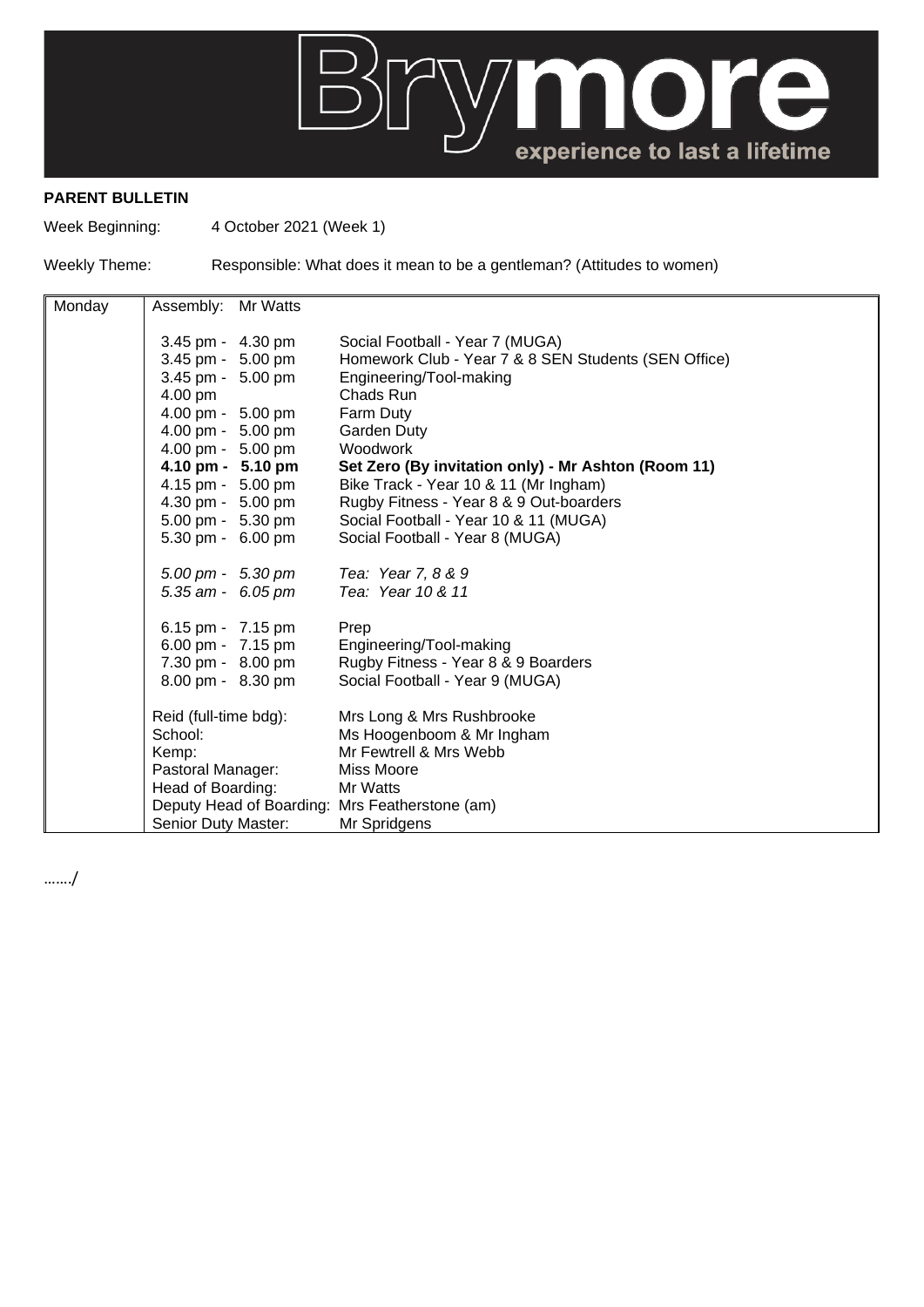|           | Tutorial                                       |                                                                                             |
|-----------|------------------------------------------------|---------------------------------------------------------------------------------------------|
| Tuesday   |                                                |                                                                                             |
|           | 8.40 am                                        | <b>SSLT/Prefect Meeting - Mrs Taylor-Lane (Head's Office)</b>                               |
|           | PM-                                            | Year 10 Rugby National Cup v Warminster (TBC) POSTPONED                                     |
|           | 3.30 pm                                        | Year 11 Rugby -v- Taunton School @ Taunton School                                           |
|           | 3.30 pm                                        | Kick off for Year 7 Rugby -v- Chilton Trinity @ Chilton Trinity                             |
|           | 3.45 pm - 4.30 pm                              | Social Football - Year 9 (MUGA)                                                             |
|           | 3.45 pm - 5.00 pm                              | Homework Club - Year 7 & 8 SEN Students (SEN Office)                                        |
|           | 3.45 pm - 5.00 pm                              | Welding                                                                                     |
|           | 4.00 pm                                        | Chads Run                                                                                   |
|           | 4.00 pm - 5.00 pm                              | Rugby Practice - Year 9 (MUGA)                                                              |
|           | 4.00 pm - 5.00 pm                              | Farm Duty                                                                                   |
|           | 4.00 pm - 5.00 pm                              | <b>Garden Duty</b>                                                                          |
|           | 4.15 pm - 5.00 pm                              | Bike Track - Year 7 (Mrs Webb)                                                              |
|           | 4.30 pm - 5.00 pm                              | Rugby Fitness - Year 10 & 11 Out-boarders                                                   |
|           | 5.00 pm - 5.30 pm                              | Tea: Year 7, 8 & 9                                                                          |
|           | 5.35 am - 6.05 pm                              | Tea: Year 10 & 11                                                                           |
|           |                                                |                                                                                             |
|           | 6.00 pm - 7.15 pm                              | Welding                                                                                     |
|           | 6.15 pm - 7.15 pm                              | Prep                                                                                        |
|           | 7.30 pm - 8.00 pm                              | Rugby Fitness - Year 10 & 11 Boarders                                                       |
|           | 8.00 pm - 8.30 pm                              | Social Football - Year 8 (MUGA)                                                             |
|           |                                                |                                                                                             |
|           | Reid (full-time bdg):                          | Mrs Long & Miss Owen                                                                        |
|           | School:                                        | Ms Hoogenboom & Mr Ingham                                                                   |
|           | Kemp:                                          | Mr Fewtrell & Mrs Webb                                                                      |
|           | Pastoral Manager:                              | Miss Moore                                                                                  |
|           | Head of Boarding:                              | Mr Watts (Day)                                                                              |
|           | Deputy Head of Boarding: Mrs Featherstone (pm) |                                                                                             |
|           | Senior Duty Master:                            | Mr Spridgens                                                                                |
| Wednesday | Assembly: Mrs Taylor-Lane                      |                                                                                             |
|           |                                                |                                                                                             |
|           | <del>9.30 am - 2.30 pm</del>                   | Taster Day for Year 11 @ Bridgwater & Taunton College,                                      |
|           |                                                | <b>Cannington Centre (Rev Briggs/Lady Warren/Miss Webber)</b>                               |
|           |                                                | <b>CANCELLED BY BTC</b>                                                                     |
|           | 3.30 pm                                        | Kick off for Year 10 Rugby -v- Chilton Trinity @ Chilton Trinity                            |
|           | 3.30 pm<br>3.45 pm - 4.30 pm                   | Kick off for Year 11 Rugby -v- Chilton Trinity @ Brymore<br>Social Football - Year 7 (MUGA) |
|           |                                                |                                                                                             |
|           | 3.45 pm - 5.00 pm<br>4.00 pm                   | Homework Club - Year 9 & 10 SEN Students (SEN Office)<br>Chads Run                          |
|           | 4.00 pm - 5.00 pm                              | Farm Duty                                                                                   |
|           | 4.00 pm - 5.00 pm                              | Garden Duty                                                                                 |
|           | 4.00 pm - 5.00 pm                              | Rugby Fitness - Year 8 & 9                                                                  |
|           | 4.00 pm - 5.30 pm                              |                                                                                             |
|           |                                                |                                                                                             |
|           |                                                | Blacksmithing                                                                               |
|           | 4.30 pm - 5.00 pm                              | Social Football - Year 9 (MUGA)                                                             |
|           | 5.00 pm - 5.30 pm                              | Social Football - Year 10 (MUGA)                                                            |
|           | 5.00 pm - 5.30 pm                              | Tea: Year 7, 8 & 9                                                                          |
|           | 5.35 am - 6.05 pm                              | Tea: Year 10 & 11                                                                           |
|           |                                                |                                                                                             |
|           | 6.00 pm - 7.30 pm                              | Blacksmithing                                                                               |
|           | 7.30 pm - 9.00 pm                              | Young Farmers (Main Hall)                                                                   |
|           | 7.30 pm - 9.00 pm                              | Blacksmithing                                                                               |
|           | 8.00 pm - 8.30 pm                              | Social Football - Year 10 (MUGA)                                                            |
|           |                                                |                                                                                             |
|           | Reid (full-time bdg):                          | Mrs Long & Miss Owen                                                                        |
|           | School:                                        | Mrs Featherstone & Mr Ingham                                                                |
|           | Kemp:                                          | Mr Fewtrell & Mrs Webb                                                                      |
|           | Pastoral Manager:                              | Miss Moore                                                                                  |
|           | Head of Boarding:                              | Mr Watts                                                                                    |
|           | Deputy Head of Boarding: Mrs Featherstone      |                                                                                             |
|           | Senior Duty Master:                            | Mr Spridgens                                                                                |
| Thursday  | Tutorial                                       |                                                                                             |
|           | 3.30 pm                                        | Kick off for Year 9 Rugby -v- Haygrove @ Haygrove                                           |
|           | 3.45 pm - 5.00 pm                              | Homework Club - Year 9 & 10 SEN Students (SEN Office)                                       |
|           | 4.00 pm                                        | Chads Run                                                                                   |
|           | 4.00 pm - 5.00 pm<br>4.00 pm - 5.00 pm         | Farm Duty                                                                                   |